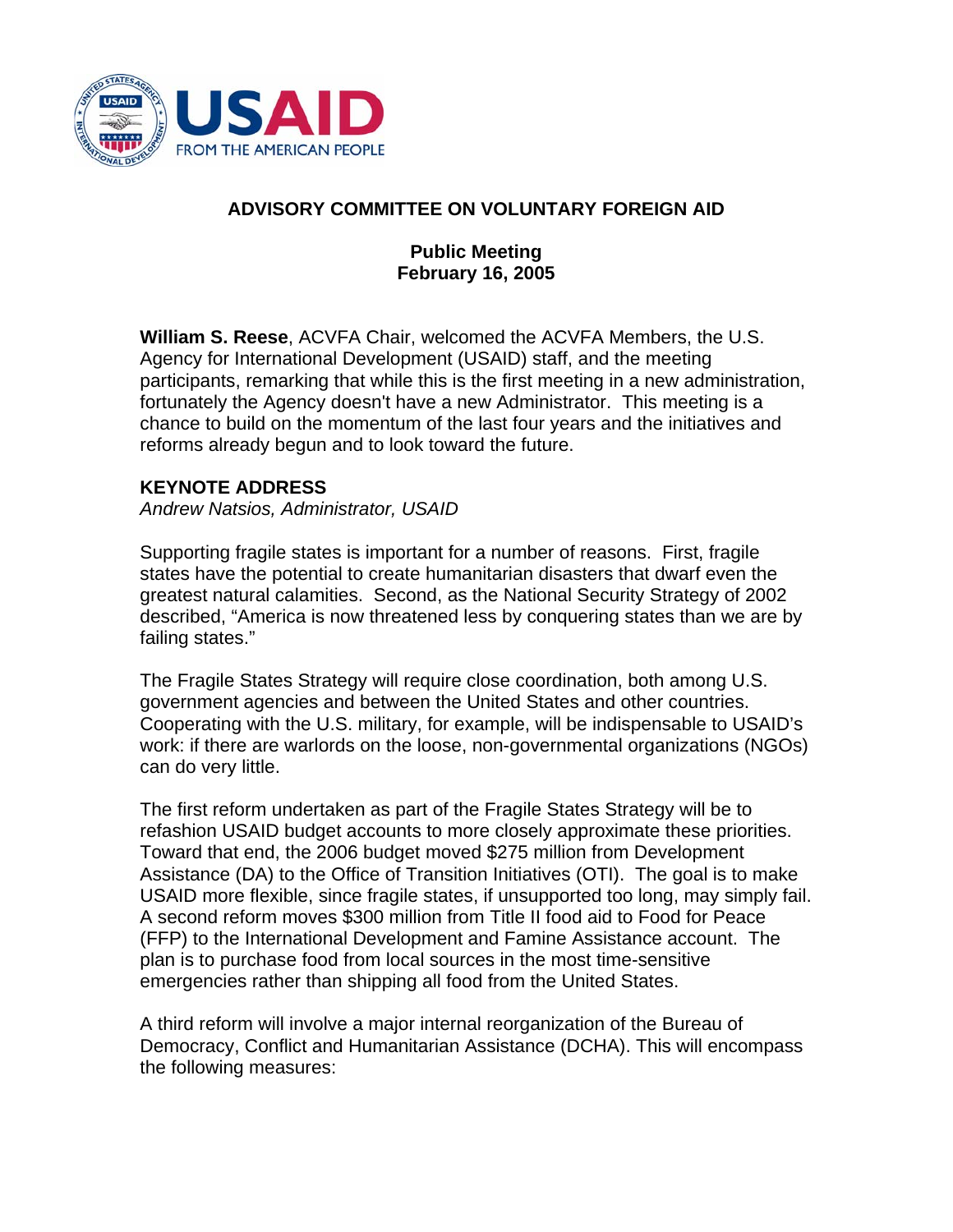- A task force of two people, one from the pertinent Regional Bureau and one from DCHA, will coordinate responses to crises.
- DCHA will try to expand the pool of technical experts on whom it can call in a crisis.
- DCHA will improve coordination with the military, leading an operational planning unit to deal with complex emergencies, and building a common structure for working with each field combatant command.
- Global and Regional Bureau staff will be better integrated for crisis response.
- DCHA will recruit, train, and deploy a new cadre of Crisis, Stabilization, and Governance Officers.

### **DISCUSSION**

Last year USAID created an Office of Infrastructure and Engineering, which will allow the agency to easily hire engineering contractors and staff more easily.

While specific countries are not identified in the Strategy itself, in the FY 06 budget presentation USAID has identified four countries—Ethiopia, Afghanistan, Sudan and Haiti—as pilot tests to provide more flexibility in its programming. These are countries of strategic importance to the U.S. and where the U.S. is investing heavily. Ultimately, other countries will be added to or taken away from the account.

The new cash for food program will be limited by the fact that many famines are the result of massive crop failures due to drought, conflict, disease, pests. When that happens there is no surplus food to buy.

A participant asked what USAID can do in working with the military to ensure a better meeting of minds, not a subjugation of long-term development needs to military or foreign policy needs. Mr. Natsios replied that greater problems will come if USAID does not reach out to the military. In Afghanistan, for example, the military took over much of the work USAID and NGOs usually do but without the benefit of experience in these areas. USAID staff members and partners invited to join in military training exercises should go. The military officers who go through them do behave differently in the field; they understand USAID and respect its people more.

In response to a question about the absence of the U.S. Information Agency, Mr. Natsios explained that USAID has funded twenty-eight radio stations and plans to put a Communications Officer in each of its missions.

# **THE NEW USAID ANTICORRUPTION STRATEGY**

**Barbara Turner***, Deputy Assistant Administrator, Bureau for Policy and Program Coordination, USAID*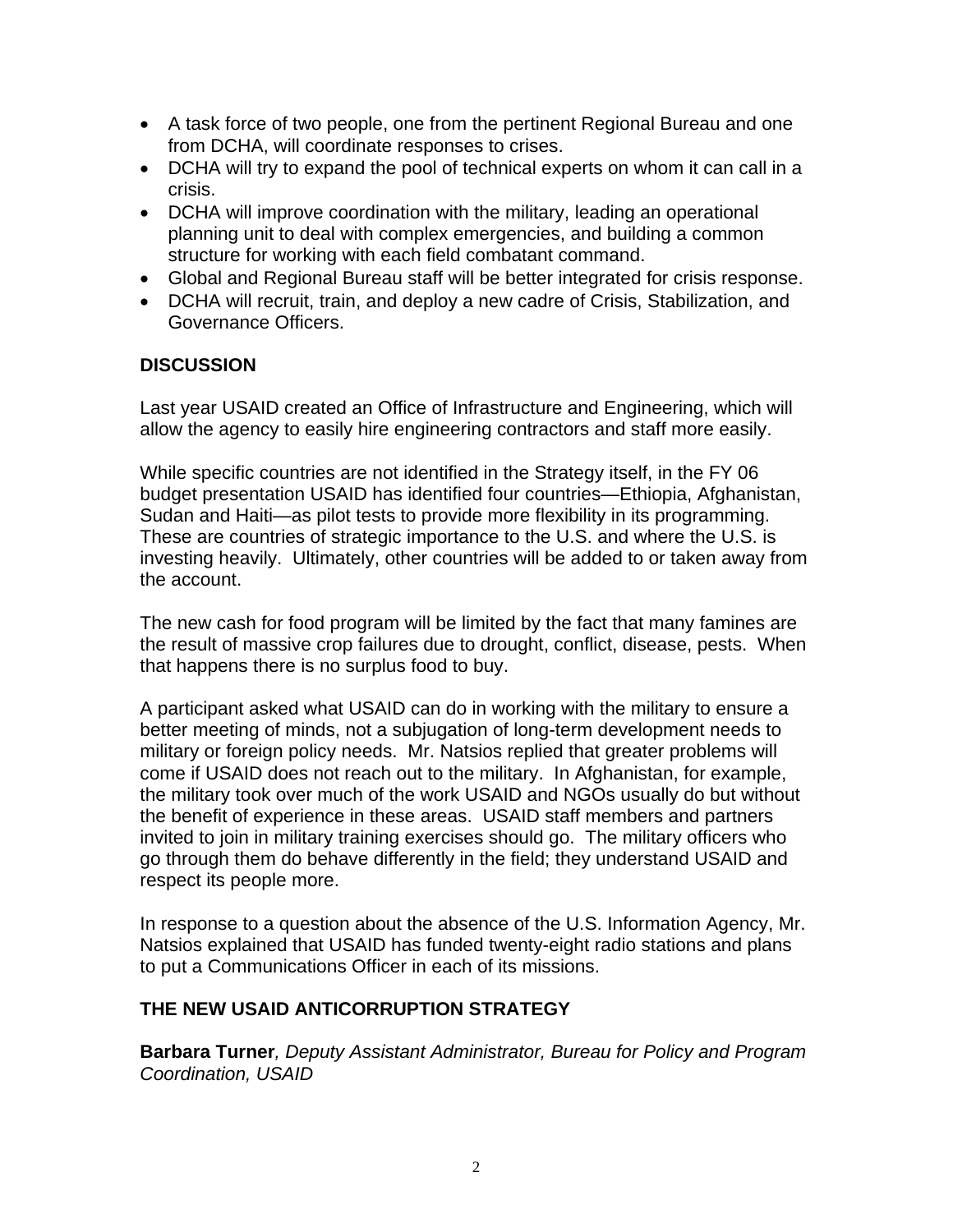Corruption is a problem in fragile states, of course, but it isn't limited to them. It can appear in many sectors, not just government: medicine, small-business banking, extractive industries, agriculture, and education.

Currently USAID spends about \$200 million each year on controlling corruption through checks and balances, audits, and management. According to its Field Officers, the following are key to fighting corruption:

- Committed local groups
- Long-term planning
- A multipronged approach

Conversely, anticorruption strategies are not likely to work if:

- Local people lack political will
- Public awareness campaigns are not tied to specific reforms
- Reforms are enacted without public awareness campaigns
- They fail to plan for the long term
- Donors don't work together

The new Anticorruption Strategy itself consists of the following key elements:

- Simultaneously addresses grand (or elite-level) and administrative (or lowlevel) corruption
- Takes advantage of opportunities quickly
- Integrates anticorruption strategies into all USAID programs
- Builds USAID's anticorruption knowledge

Operationally, USAID must:

- Accustom staff members to incorporating anticorruption in their work
- Coordinate with the diplomatic community
- Work with local press and NGOs to spotlight problems without putting reporters and NGO workers in physical danger
- Strengthen the ability of local Missions to identify problems

# **DISCUSSION**

USAID has its own strong internal standards of transparency, but has had mixed success in applying the U.S. procurement model and standards in other countries.

The Agency is trying to develop a broader methodology that assesses corruption by looking at the underlying economic and governmental factors driving it, across multiple sectors and at different levels of government.

USAID is not setting aside money specifically to fight corruption. Rather it is trying to accustom its officers to thinking about transparency in every program area.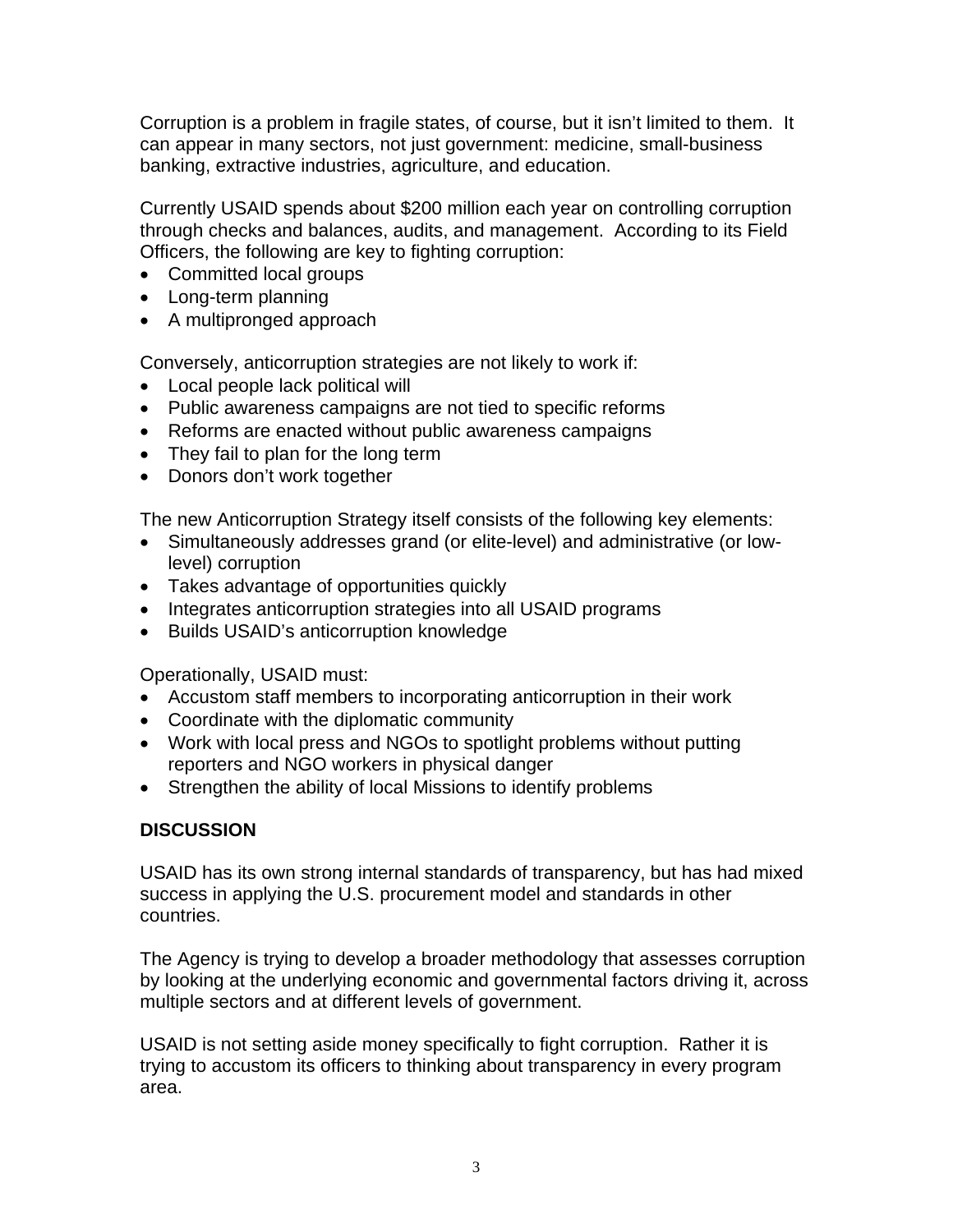The Agency cannot address administrative corruption without removing the incentives that foster it. As to grand corruption, while the number of people engaged in it may be small, that small number can remove a huge amount of money from a country.

USAID is not likely to rank other countries in a "corruption index."

While addressing corruption is a government-wide commitment, the Strategy discussed today applies only to things USAID is doing. The next step for the Agency will be to work with other parts of the government to help implement it more broadly—and there is support in other areas of government. On the international front, fighting corruption was a major focus of last year's G8 summit, with discussions on transparency in public revenue and immigration policies and other areas.

# **PVO/NGO ANTICORRUPTION PANEL**

### **Moderator: John Sullivan**

*Executive Director, Center for International Private Enterprise (CIPE)* 

Mr. Sullivan introduced the panel members and outlined some of the themes he hoped they would discuss. Traditionally it was accepted in some economic circles that you needed grease to facilitate development, and in the World Bank and elsewhere it was taboo to talk about "the c word." But today the world economic development culture has changed, and corruption is seen as a big obstacle to international investment in many countries.

One important advance in the Strategy is that it discusses "state capture" or grand corruption as well as low-level corruption. Another is that it moves from the traditional definition of corruption (the use of public office for private gain) to a broader one (the use of any *entrusted authority* for private gain).

#### **Nancy Zucker Boswell**

*Managing Director, Transparency International (TI)* 

It's good that the Strategy acknowledges the need to keep learning, and includes a mechanism for doing so. It's also very timely that it discusses grand corruption.

The Agency is in the lead with its Strategy, but it will take all the donors working together with a consistent message to secure the desired impact. Better cooperation is needed in the G8 and among multilateral organizations. For one, in egregious situations, all donors should try to develop consistent reactions. Cooperation on preventive measures can also be effective. For example, currently the United States is the only country to include legal and regulatory transparency requirements in trade agreements. It would be helpful if the European Union and others did as well.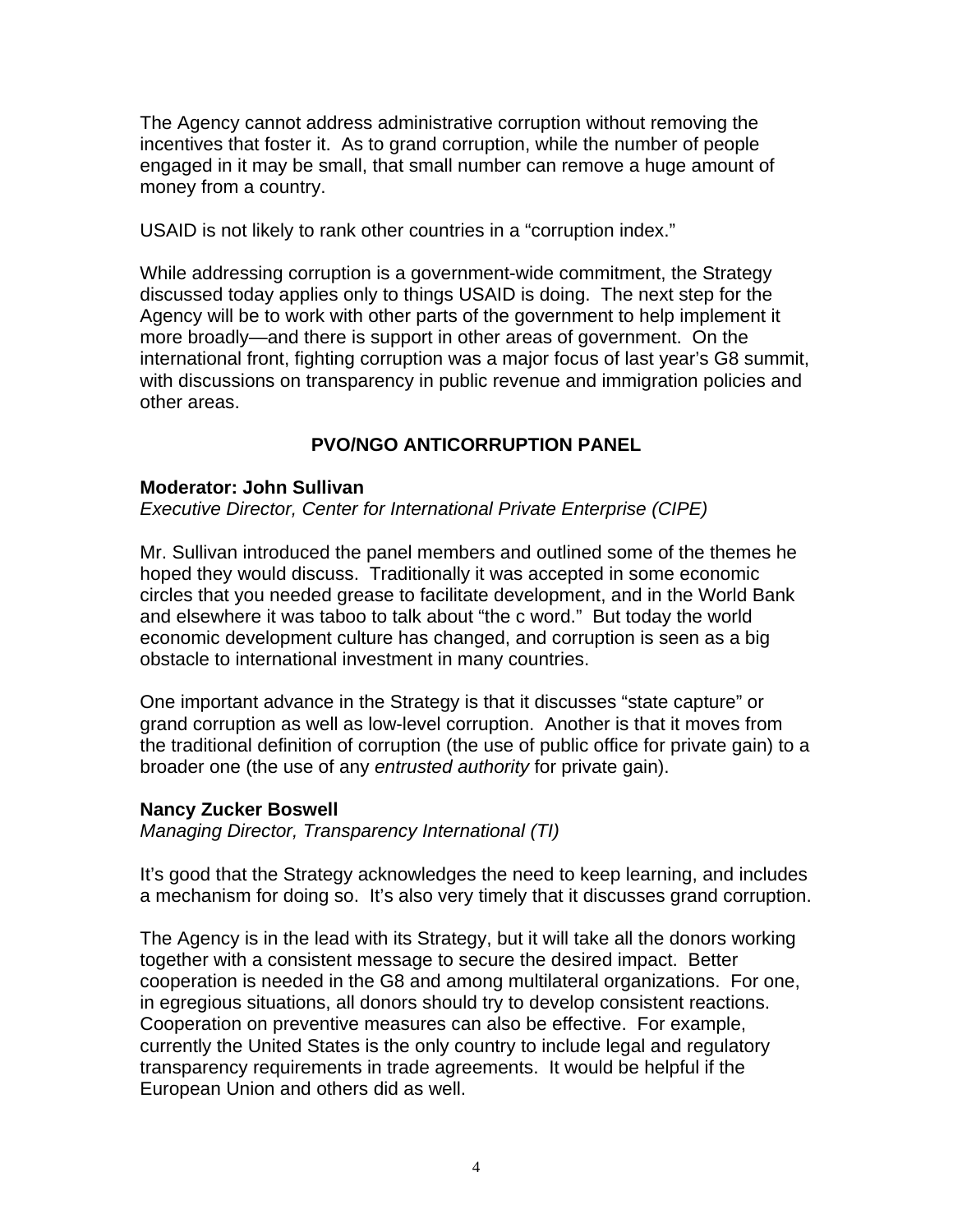It is also important to build the political will at the same time to strengthen anticorruption laws and prosecute people on the one hand, and on the other to deny safe haven to corrupt people and money within the limits of due process. More should be done to strengthen local anticorruption systems and civil society and to require governments to make routine information, such as budgets, publicly available.

The report notes the increasingly important role of civil society in monitoring and promoting anti-corruption reforms. Nonetheless, to date, the resources committed to supporting local civil society groups and to enhancing their capacity has been inadequate to the task at hand.

More work is also needed in the private sector. Major multinationals and local businesses become a part of the problem when they pay bribes. A growing number of companies do want to do the right thing, but they need an environment that supports them.

### **Kenneth Wollack**

### *President of the National Democratic Institute for International Affairs*

In the past, the international community has focused on establishing regulatory frameworks, but these on their own will not reduce corruption. Political actors need to believe it is in their interest to adhere to the rules.

Corruption doesn't merely weaken a democracy. In fact, the condition of democracy in a given country will determine its ability to address corruption. The least corrupt countries are generally the most democratic, and vice versa.

Democracies are generally more successful than autocracies at fighting corruption thanks to:

- Interparty competition
- Legitimacy of elected leaders and political institutions
- Diffusion of power

This means that in some places, democratic reform must precede anticorruption efforts. If a regime is willing to steal or coerce an election, there will be little to prevent it from stealing money. In the past, the donor community often focused solely on building state institutions and civil society, thereby marginalizing political parties and parliaments. This has unintentionally weakened democratic institutions and led to the rise of populist leaders.

#### **Neil Levine**

*Chief, Governance Division Office, DCHA, USAID*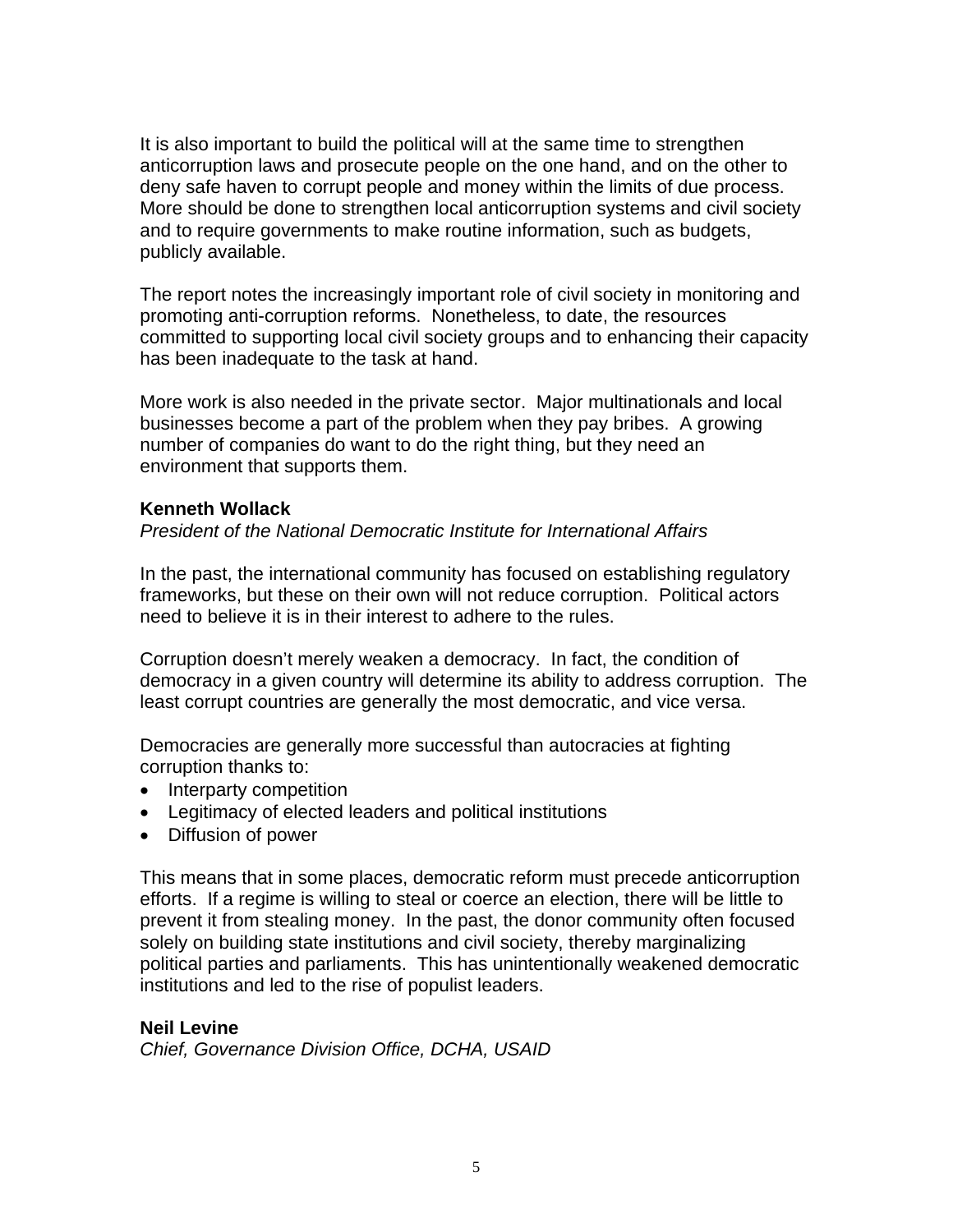USAID believes it can get better development results if it addresses the problem of corruption, and corruption affects the poor most severely. But corruption also has a corrosive effect on democracy. "No problem does more to alienate citizens from their leaders," according to the USAID paper *Foreign Aid in the National Interest*. Often the threats in failing states can be traced to failures of governance and the prevalence of corruption.

For the first time the nation has commitment at the highest levels of government to take the problem on. The most significant reform of foreign aid since the Marshall Plan, the Millennium Challenge Account (MCA), sets anticorruption as the center of its policy.

That new commitment has been expanded by multidonor action: the G8 Comprehensive Transparency Initiative focuses on the budget and revenue transparency of governments and on the behavior of extractive industries and corporations in disclosing payments. This is a pilot effort in four countries— Nigeria, Peru, Nicaragua, and Georgia—and will likely be expanded to include other countries that have made a political commitment to fight corruption.

The Agency is now evaluating the threshold country programs undertaken under the MCA. The most compelling initiatives are those that take on a whole range of societal reforms and checks and balances. Access to information in particular is crucial. When institutions are weak, the first step to strengthening them is to make information available, convincing public officials that information is a public good that belongs to citizens.

# **Daniel Kaufmann**

*The World Bank Institute* 

The Strategy has several positive aspects in particular:

- The focus not only on economic development but also on social and political issues
- The treatment of both grand and administrative corruption
- The commitment to link development aid with anticorruption programs
- The discussion of the relative ineffectiveness of anticorruption commissions and national campaigns

In the future, however, USAID might pay greater attention to the following:

- Country typology
- Localized knowledge
- The power of data and diagnostics
- The use of indicators and data for planning overall strategy
- Leadership, especially bold leadership
- A second generation of transparency measures using the tools of the internet
- Setting priorities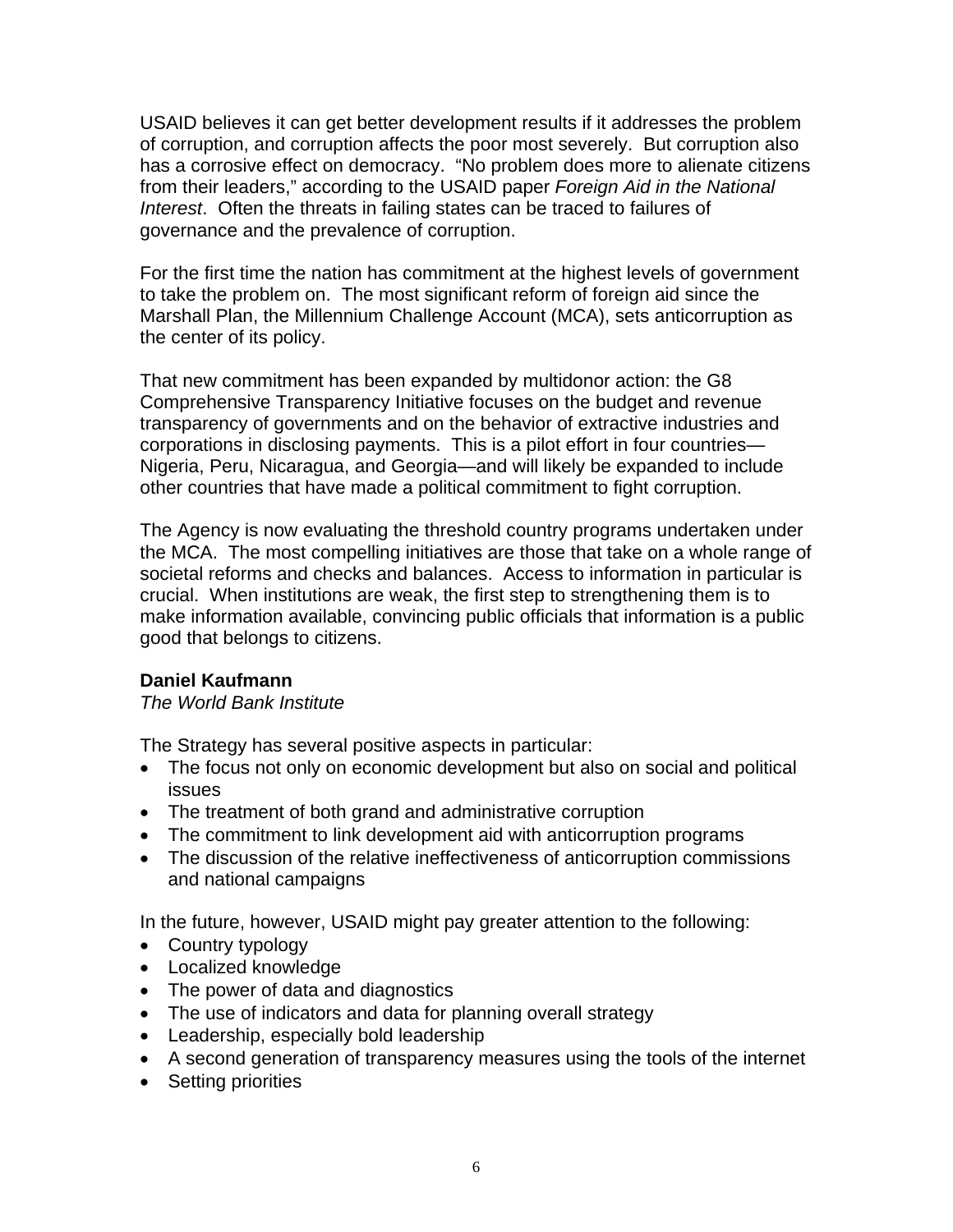## **DISCUSSION**

When TI first developed its *Perception of Corruption Index* it wasn't sure it should even release it. When it did get out those in the developing world felt it was unfair to focus all the blame on them when bribe payers constituted half the crime. So TI developed a *Bribe Payers Index (BPI)*, too, and is pushing for an international convention to make criminal the paying of bribes. Similarly, the World Bank publicly lists companies engaged in corrupt practices. It might be worthwhile to convince G8 nations to do the same. While the Bank's list has been controversial, it has also been an extremely powerful tool. In today's world the loss of reputation is extremely punitive. Many of the companies so listed have gone bankrupt or had to reinvent themselves. USAID has not considered doing something similar.

"Cultures of corruption" can be broken when the taboo on discussing the problem is breached. Years ago CIPE had a conference on "transaction costs" in Brazil, after being told that it couldn't have a conference on corruption there. By the middle of that conference the participants brought up corruption on their own. There isn't a culture in the world where the underlying societal values are accepting of corruption, and once people begin to demonstrate political leadership things do begin to change.

A similar kind of story can be traced in political reform movements, which will eventually have breakthroughs if a political elite is given the space to organize separate from the government. Under these conditions countries may go very quickly from a fraudulent election one month to a legitimate one the next.

### **USAID'S NEW GLOBAL BRANDING AND CHANGES TO MARKING POLICY**

### **Joanne Giordano**, *Senior Advisor to the Administrator, USAID*

The Agency has created a *Graphic Standards Manual*, which sets compulsory guidelines for all communications produced by public employees and Agency contractors. It applies to programs, projects, activities, and communications funded entirely by USAID. Communications funded only in part by USAID, through cooperative agreements, will be co-branded under regulations to be spelled out under the *Partner Branding Guide*, currently being reviewed and revised and slated for release by summer 2005.

The *Graphic Standards Manual* includes the following changes:

- Updated logo to improve reproduction and readability
- Added a brand name, USAID, as a graphic representation of U.S. foreign assistance
- Added tagline: "From the American People"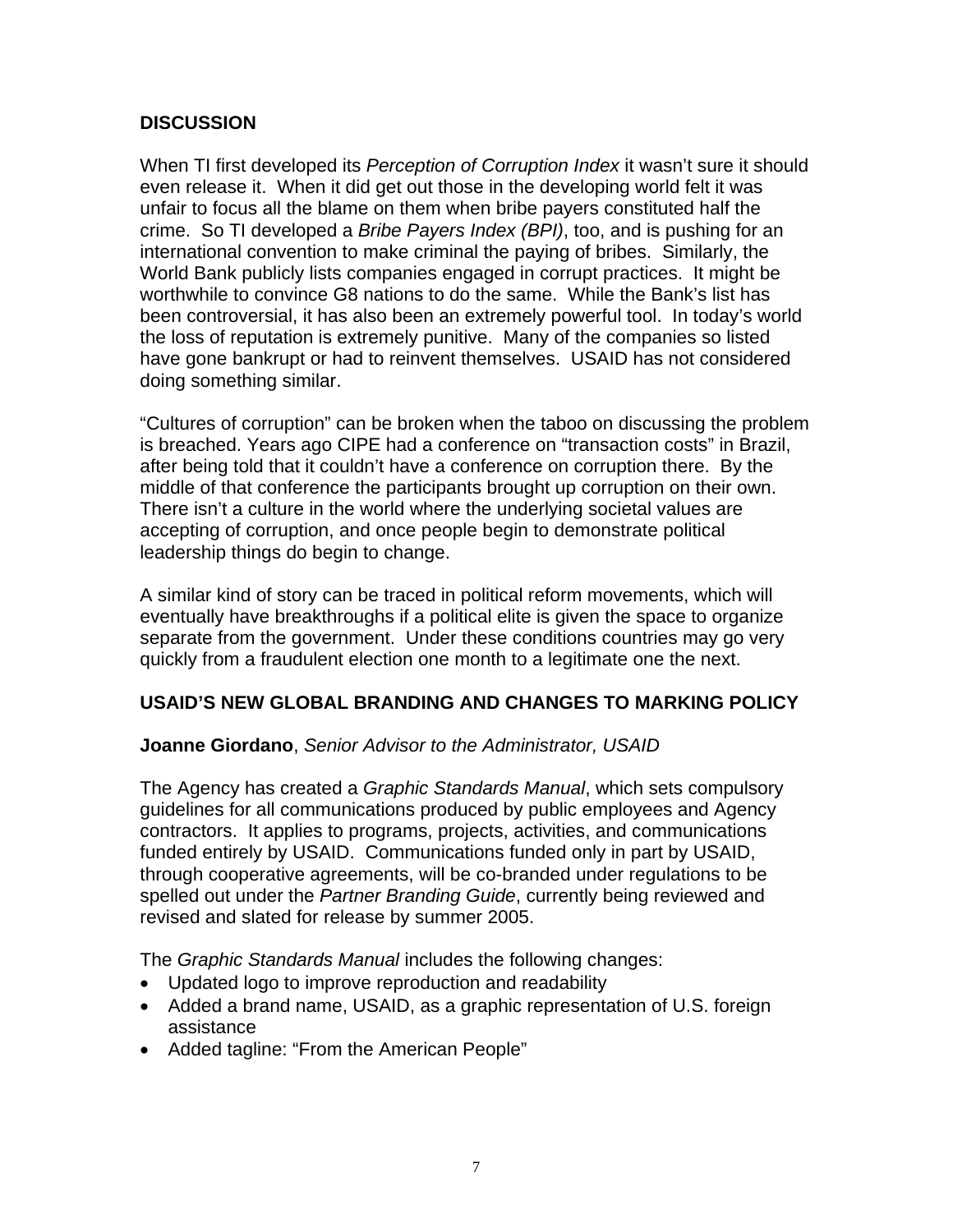This standard graphic identity is designed to work together as a unit, and must be used consistently and persistently to gain traction.

Mission Directors will be able to grant waivers from branding. For example, election materials or items produced directly for government ministries may not be appropriate for branding. For security reasons the goal is to mark projects and programs, not people or buildings.

There will be sub-brands for countries and places that receive U.S. assistance, for example, USAID JORDAN. Nothing else can be used as an extension of the identity—bureaus, programs, and offices are down a rung from the primary brand.

In addition to defining the brand, the *Graphic Standards Manual* is raising standards for all communications from the agency or its contractors. Websites will also be rebranded. Guidelines and templates are available at www.usaid.gov/branding.

Publications not authored by USAID must have a cover note and a disclaimer. Contractors must seek approval to use a USAID identity on business cards or letterhead, and then they may do so only within certain guidelines.

The Agency also has a new standard for plaques and project signs. These must now demonstrate partnership by using U.S. and host-country flags and messages in both English and local languages. The approved tagline is "From the American People to the People of [X]." Contractors can be included at the bottom if appropriate.

Program materials do not need to follow brand standards for color, font, etc. The brand identity should be included at the bottom or where appropriate. Separate program logos should be used minimally if at all.

The agency is simply requiring that this be done "with all reasonable dispatch." Contractors and missions can use up supplies of old stickers, letterhead, etc.

### **USAID MARKING INITIATIVE: THE LEGAL FRAMEWORK**

#### **John Niemeyer**

*Attorney Advisor, Office of the General Counsel, USAID* 

Marking is required in USAID's framework legislation. Current regulations (AIDAR 752.7009) and Agency policy (ADS 320) require marking by contractors, and USAID is requiring contractors to follow new branding guidelines "with all reasonable dispatch." There is no marking requirement in current regulations (22 CFR Part 226) or Agency policy (ADS 320) that covers administration of grants and cooperative agreements.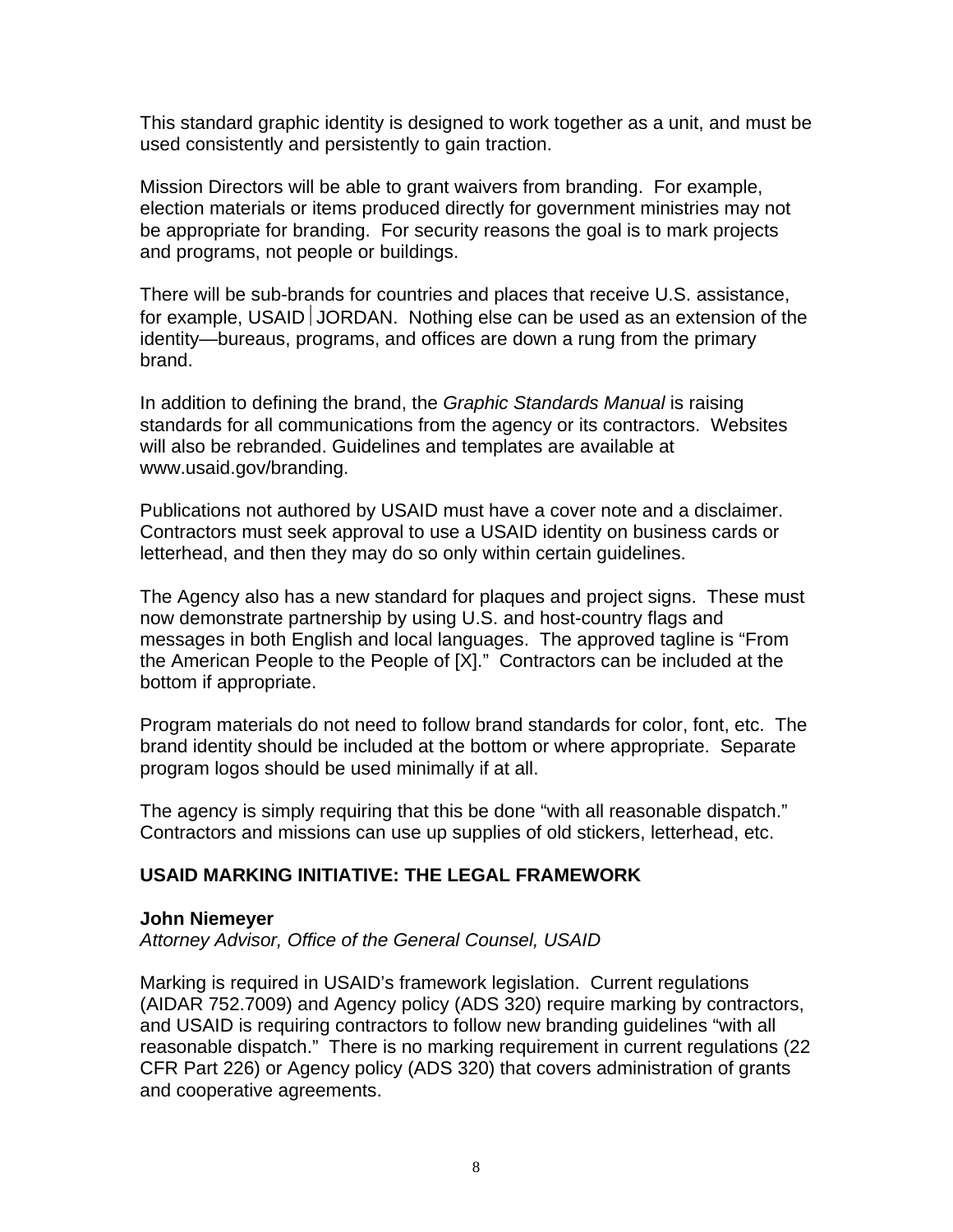USAID issued a notice of proposed rulemaking (a draft rule) in the *Federal Register*, December 20, 2004. The proposed rule amends 22 CFR Part 226 to require marking by recipients of grants and participators in cooperative agreements. The period for public comment closed February 3, 2005. USAID received just over forty comments.

USAID is currently reviewing those comments as part of the process of preparing a final rule, which will include further explanations of the Agency's decisions. During the review, USAID is prohibiting so-called ex parte contacts—discussions with non-Agency personnel on the substance of the rule—in order to protect the integrity of the rulemaking process, especially the principle that the final rule, if any, will be based only on Agency expertise and public comments.

# **COMMENTS**

A participant commented that in the absence of the actual new rule, the chief officers of private voluntary organizations (PVOs) and NGOs risk getting in trouble with auditors for not adhering to the next closest thing, the *Graphic Standards Manual*. The Agency is working with the Inspector General (IG) up front to avoid such problems, perhaps by developing a checklist for Cognizant Technical Officers (CTOs) and IG offices. However, under OMB 133, most PVOs are audited routinely by auditors outside the U.S. government. A compliance guide for A133 auditors would therefore also be of great help.

A participant requested that USAID put waiver authority even closer to the field than the mission office, perhaps to the Agreement Officer. They are warranted and have a lot of authority, issuing letters for every award that give specific guidance to CTOs under assistance instruments. Discussion of branding could be included nicely in those letters.

A participant suggested that a discussion of marking and branding be included in the Request for Application (RFA) process. Mr. Niemeyer responded that the idea is an interesting one, but may be at variance with the goal of granting waivers at a local level, based on the best, newest local information.

An ACVFA Member and a participant both applauded USAID for the cooperative mechanism described today, and for stating that not everything will need to be branded. They pointed out, however, that this differs from the tone of the proposed rule. The Member and several participants requested the opportunity to comment on the rule again after it is redrafted.

A participant asked whether the *Partner Branding Guide* mentioned will be a part of the final rule. It will not. It will, however, be developed in consultation with PVOs and NGOs.